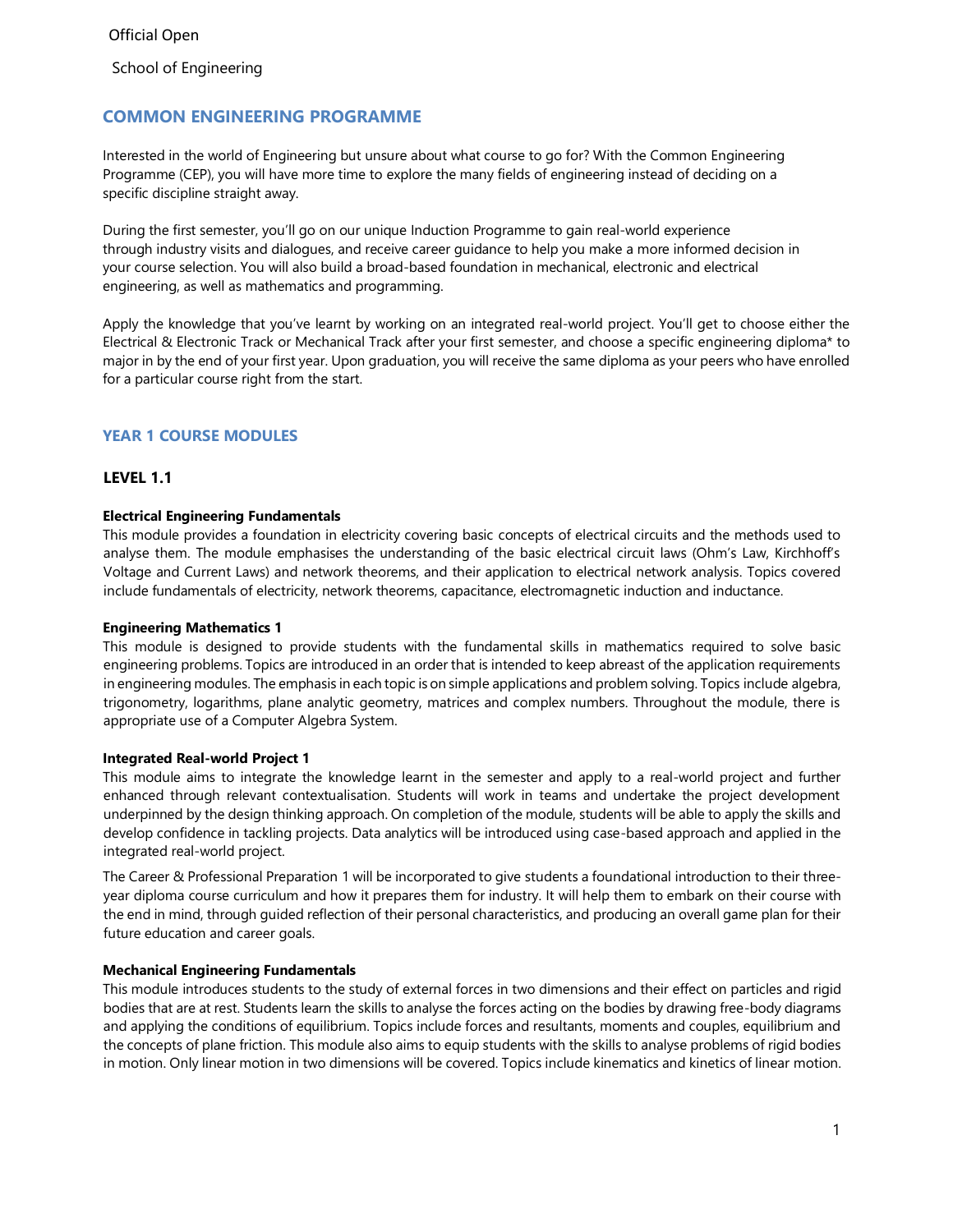# Official Open

School of Engineering

### **Programming**

This practice-oriented module equips students with basic knowledge and skills in computer programming using C language. The main topics include basic computer programming concepts, fundamentals of C programming including branching, loops, and functions.

# **LEVEL 1.2**

# **MECH (MECHANICAL) TRACK**

# <span id="page-1-0"></span>**Electrical & Electronic Technology**

The aim of this module is to introduce the fundamental concepts of digital electronic devices and circuits. It intends to deepen the electrical fundamentals learnt in the first semester. Topics include AC circuit theory and transformer fundamentals, number systems, Boolean algebra, combinational logic design, applications of latches, flip-flops, counters and registers.

# <span id="page-1-1"></span>**Engineering Mathematics 2**

This module is designed to provide students with the fundamental skills in mathematics required to solve basic engineering problems. Topics are introduced in an order that is intended to keep abreast of the application requirements in engineering modules. The emphasis in each topic is on simple applications and problem solving. Throughout the module, there is appropriate use of a Computer Algebra System. Topics include trigonometry, differentiation and simple integration with applications.

# <span id="page-1-2"></span>**Integrated Real-world Project 2**

This module aims to integrate the knowledge learnt in the semester and apply to a real-world project and understand the relevance and application of the modules learnt. Students will work in teams and undertake the project development underpinned by the design thinking approach. On completion of the module, students will be able to apply the skills and develop confidence in tackling projects at the higher levels. This module will also imbue in students a sense of civic consciousness in the context of engineering and society. It serves to create awareness amongst students about the impact of engineering on society in general. In the process it introduces the application of cultural quotient (CQ) skills and mould students' disposition to understand and collaborate across diverse cultures in real world settings.

# **Materials & Manufacturing Technology**

This module introduces students to properties of common engineering materials with emphasis on mechanical testing methods, heat-treatment, international standard specifications, and selection and applications of such materials. Topics include classification of materials, mechanical testing, alloying, steels, non-ferrous alloys, plastics, ceramics and composites. For manufacturing technology, students will acquire the basic knowledge and skills of manufacturing processes, including drilling, turning, milling, grinding, non-conventional machining, welding and assembly.

#### **Thermofluids**

Students will learn the basic laws governing the behaviour of fluids under the influence of energy transfer. Topics include systems concept, temperature and pressure, fluid statics, fluid in motion, continuity equation, laminar and turbulent flows, ideal incompressible flow, Bernoulli's equation, flow measurement and Pitot tube, external flow and application of thermofluid's principles in simple engineering systems.

# **ELECT (ELECTRICAL & ELECTRONIC) TRACK**

#### **AC Circuits**

The aim of the module is to provide first year students with a basic knowledge of the fundamental principles in electric circuit analysis. The module first explores DC network theorems such as Kirchhoff's Laws, Thevenin's Theorem and Principle of Superposition. Application ofthe theorems are then extended to AC circuits which involve impedances such as capacitance and inductance. The module also includes analysis of simple AC series, parallel and series-parallel combination circuits, concept of AC power and understanding of power factor and its effect on electrical energy usage.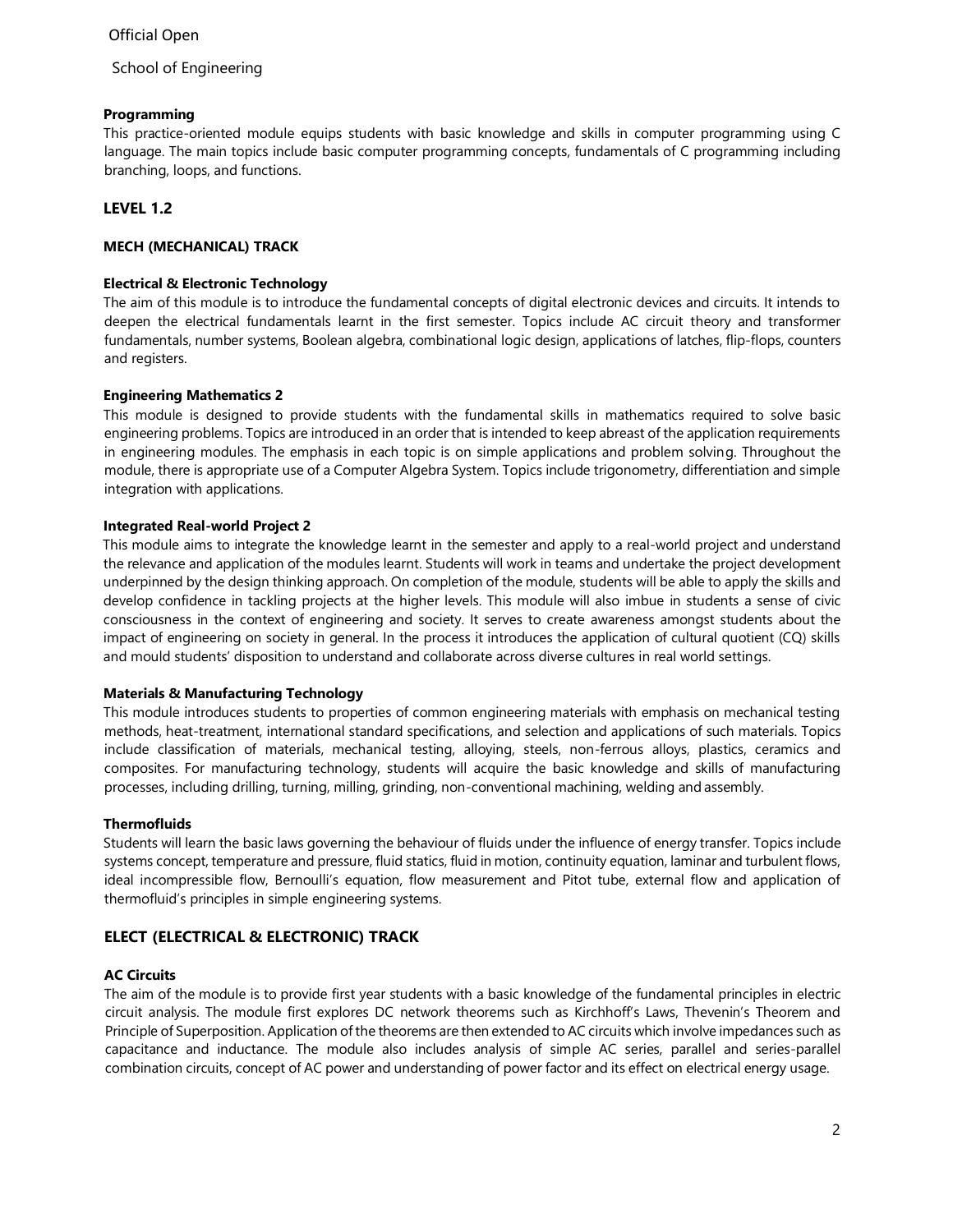# Official Open

School of Engineering

# **Analogue Electronics**

The aim of this module is to lay the foundations in analogue electronics. At the end of this module, students will acquire content knowledge and understanding on the basic concepts of analogue electronics and some applications. Key topics covered in this module include operating characteristics, working principles and applications of discrete electronic devices such as various types of diodes, MOSFETs and BJTs. Practical circuits will be used to enhance and strengthen the learners' knowledge so that they will acquire the relevant competencies to move on to more specialised modules.

# **Digital Fundamentals**

This module introduces the basic principles of digital systems. It covers combinational and sequential logics circuits, multiplexers/demultiplexers and decoders. Flip-flops and their application in counters and registers will also be discussed. This basic knowledge is essential for students to be able to analyse, troubleshoot and design basic digital circuit system.

# **[Engineering Mathematics 2](#page-1-0)**

[This module is designed to provide students with the fundamental skills in mathematics required to solve basic](#page-1-1) [engineering problems. Topics are introduced in an order that is intended to keep abreast of the application](#page-1-1) [requirements in engineering modules. The emphasis in each topic is on simple applications and problem solving.](#page-1-1) [Throughout the module, there is appropriate use of a Computer Algebra System. Topics include trigonometry,](#page-1-1) [differentiation and simple integration with applications.](#page-1-1)

# **[Applied Mathematics 2B](#page-1-0)**

This module aims to provide students with the fundamental skills in applying mathematics to solve engineering problems. The emphasis of the teaching and learning is on applications and problem solving. Topics include additional techniques of differentiation and their applications, basic & further techniques of integration and their applications, ordinary differential equations, Laplace transform and applications, vectors and linear equations, matrices and applications. Materials on MOOC platform could be adapted in the module delivery.

### **[Integrated Real-world Project 2](#page-1-2)**

This module aims to integrate the knowledge learnt in the semester and apply to a real-world project and understand the relevance and application of the modules learnt. Students will work in teams and undertake the project development underpinned by the design thinking approach. On completion of the module, students will be able to apply the skills and develop confidence in tackling projects at the higher levels. This module will also imbue in students a sense of civic consciousness in the context of engineering and society. It serves to create awareness amongst students about the impact of engineering on society in general. In the process it introduces the application of cultural quotient (CQ) skills and mould students' disposition to understand and collaborate across diverse cultures in real world settings.